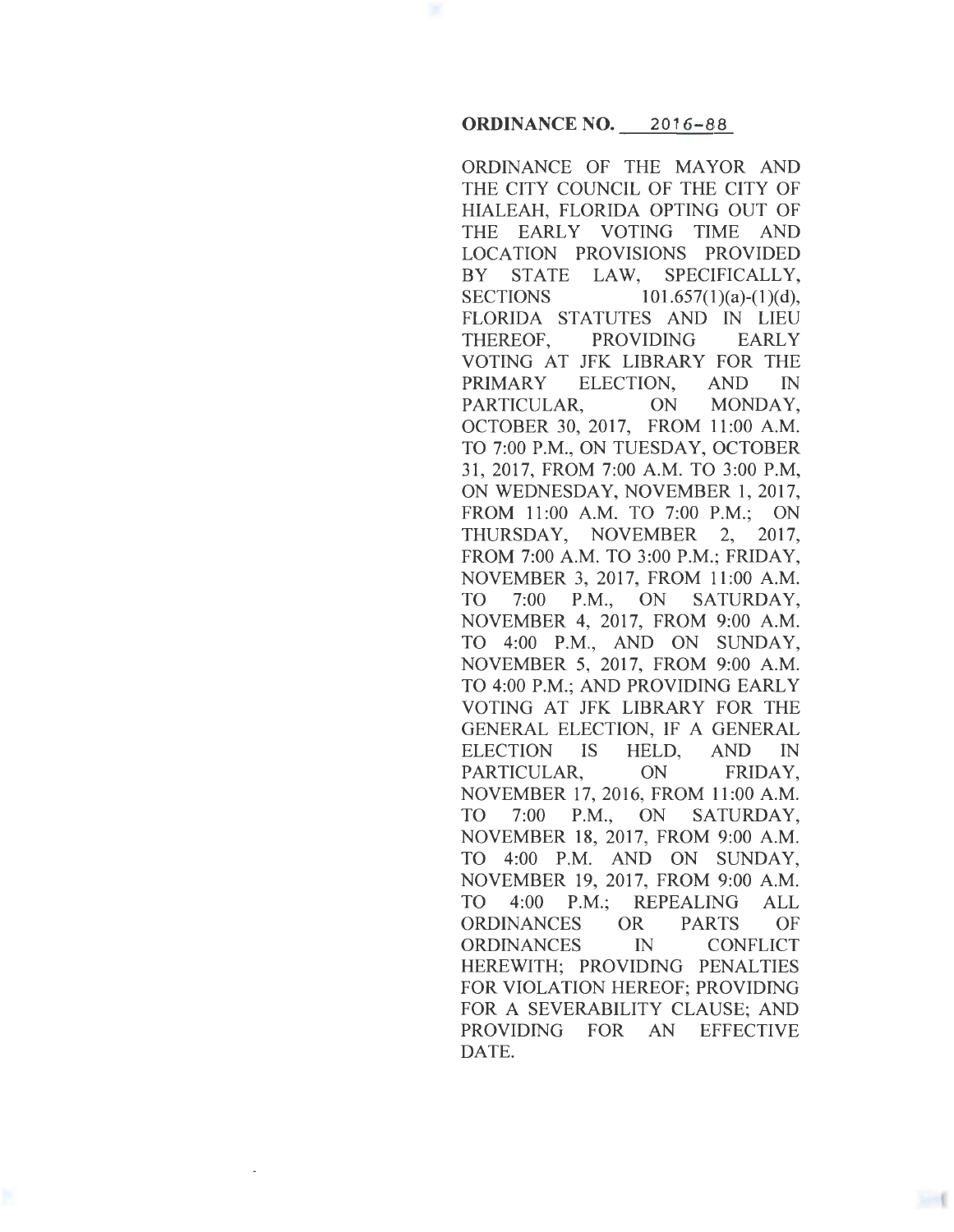**WHEREAS,** the Florida Legislature provides for early voting procedures pursuant to section 101.657, Florida Statutes; and

**WHEREAS,** the Florida Election Code allows for municipalities to adopt by ordinance, special act or charter, changes to the dates for the election of municipal officers pursuant to section 100.3605(2), Florida Statutes; and

**WHEREAS,** the Florida Election Code pursuant to section 100.3605(1), Florida Statutes, further permits a municipality to exempt itself from any provision of the Florida Election Code if such provision does not expressly apply to municipalities; and

**WHEREAS,** Florida law does not expressly require early voting for municipal elections; and

**WHEREAS,** pursuant to sections 101.657(1)(a) and (e), Florida Statutes, the City fmds that it is in the best interest of the community and its residents to provide early voting at the centrally-located and accessible main public library for the convenience of the voters; and

**WHEREAS,** the Supervisor of Elections for Miami-Dade County shall conduct the elections for the City of Hialeah.

NOW, THEREFORE, BE IT ORDAINED BY THE MAYOR AND THE CITY COUNCIL OF THE CITY OF HIALEAH, FLORIDA, THAT:

**Section 1:** The foregoing facts and recitations contained in the preamble to this ordinance are hereby adopted and incorporated by reference as if fully set forth herein.

**Section 2:** The City of Hialeah, Florida hereby opts out of the early voting time and location provisions provided by state law, sections  $101.657(1)(a)-(1)(d)$ , Florida Statutes and in lieu thereof, provides for early voting at JFK Library for the primary election on Monday, October 30, 2017, from 11:00 a.m. to 7:00 p.m., on Tuesday, October 31, 2017, from 7:00 a.m. to 3:00 p.m., on Wednesday, November 1, 2017, from 11:00 a.m. to 7:00 p.m., on Thursday, November 2, 2017, from 7:00 a.m. to 3:00 p.m., on Friday, November 3, 2017, from 11:00 a.m. to 7:00 p.m., on Saturday, November 4,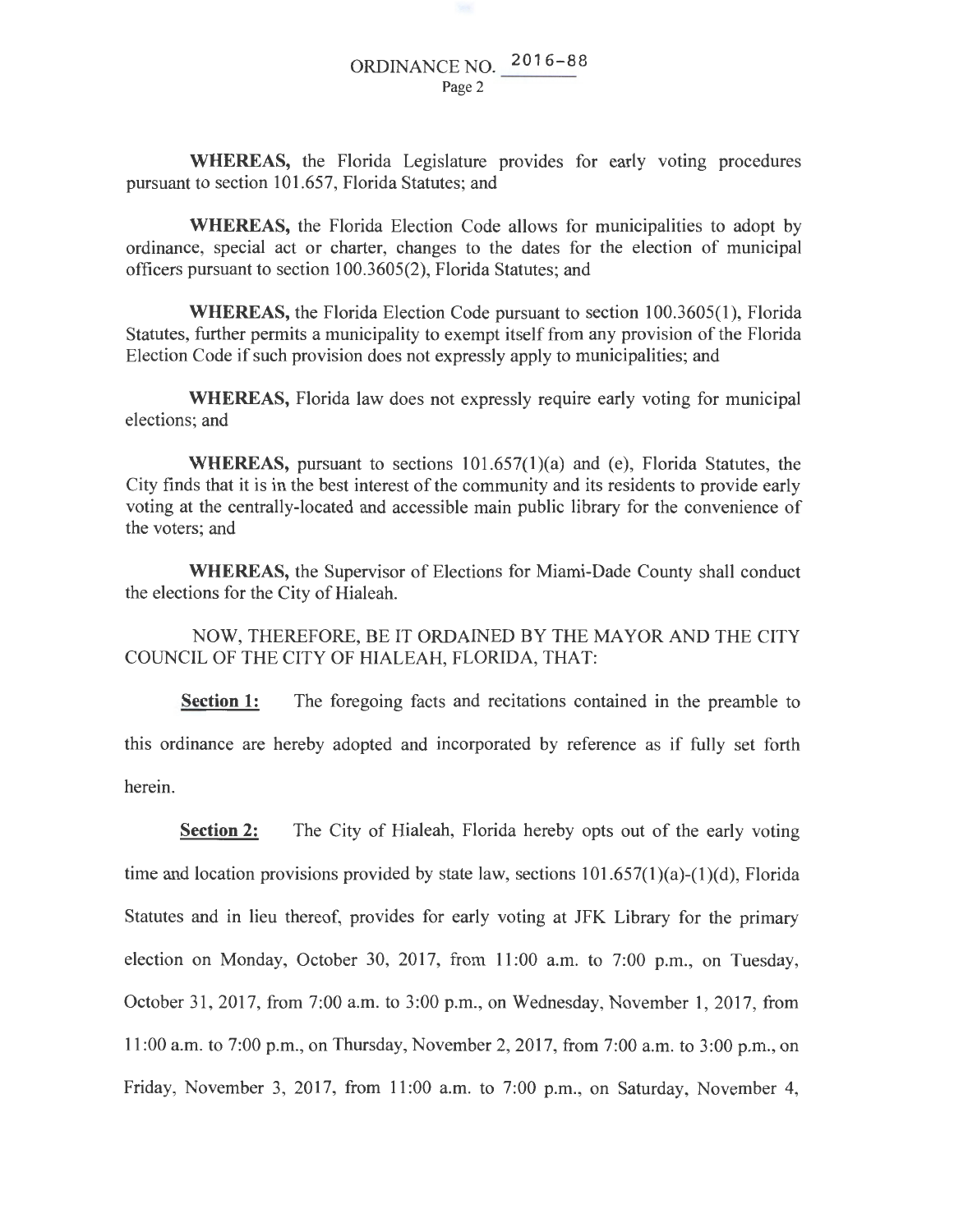# ORDINANCE NO. 2016-88 Page 3

2017, from 9:00 a.m. to 4:00 p.m., and on Sunday, November 5, 2017, from 9:00 a.m. through 4:00 p.m.; and provides early voting at JFK Library for the general election, if a general election is held, on Friday, November 17, 2017, from 11:00 a.m. to 7:00 p.m., on Saturday, November 18, 2017, from 9:00 a.m. to 4:00 p.m. and on Sunday, November 19, 2017, from 9:00 a.m. to 4:00 p.m.

## **Section 3: Repeal of Ordinances in Conflict.**

All ordinances or parts of ordinances in conflict herewith are hereby repealed to the extent of such conflict.

### **Section 4: Penalties.**

Every person violating any provision of the Code or any ordinance, rule or regulation adopted or issued in pursuance thereof shall be punished by a civil penalty not to exceed \$500.00 within the discretion of the court or administrative tribunal having jurisdiction. Each act of violation and each day upon which any such violation shall occur shall constitute a separate offense. In addition to the penalty described above, the City may pursue other remedies such as abatement of nuisance, injunctive relief, administrative adjudication and revocation of licenses or permits.

#### **Section 5: Severability Clause.**

If any phrase, clause, sentence, paragraph or section of this ordinance shall be declared invalid or unconstitutional by the judgment or decree of a court of competent jurisdiction, such invalidity or unconstitutionality shall not affect any of the remaining phrases, clauses, sentences, paragraphs or sections of this ordinance.